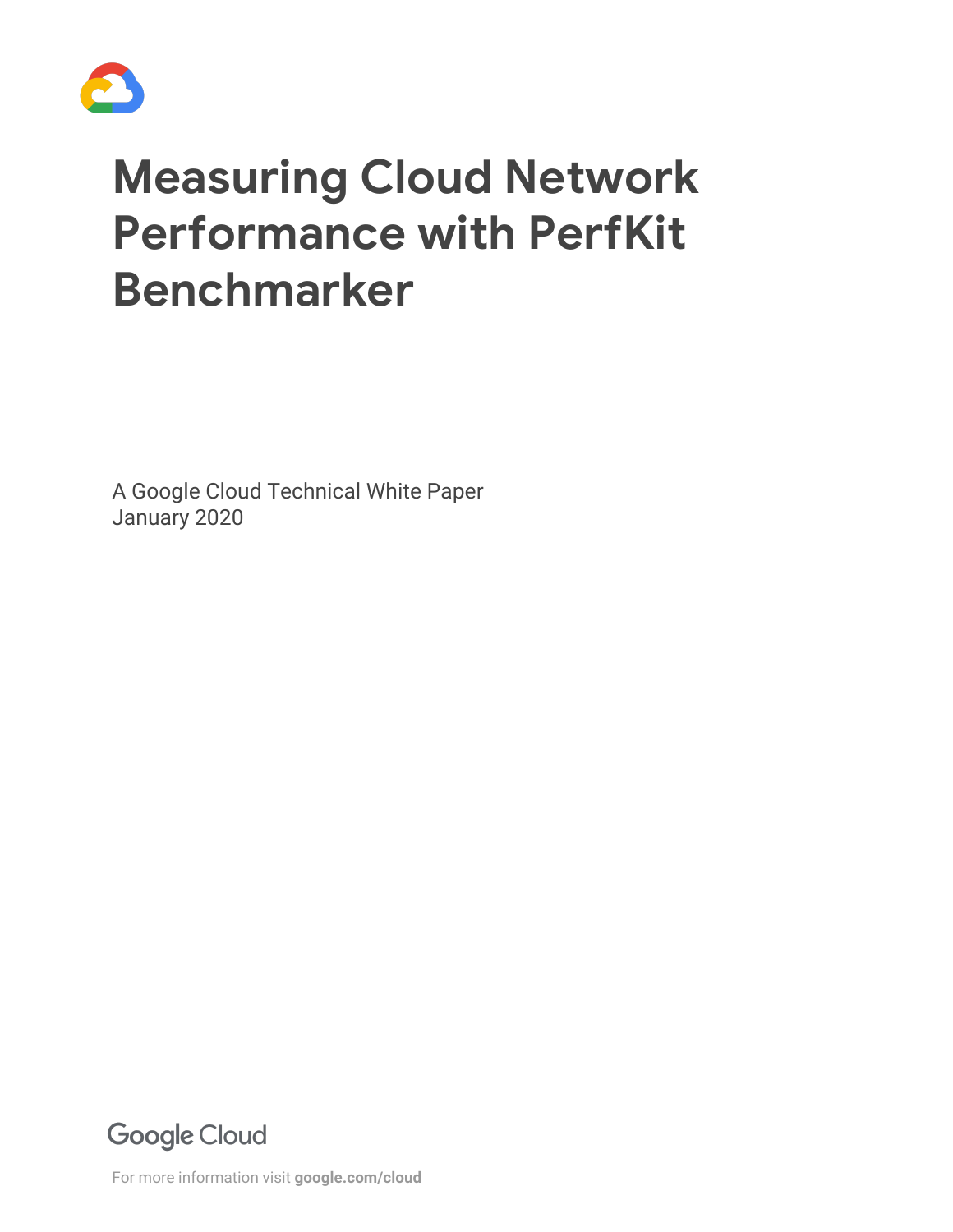# Table of Contents

| 1. Abstract                                           | 3  |  |  |  |  |  |
|-------------------------------------------------------|----|--|--|--|--|--|
| 2. Introduction                                       | 3  |  |  |  |  |  |
| 2.1 PerfKit Benchmarker                               | 4  |  |  |  |  |  |
| 2.1.1 PerfKit Benchmarker Basic Example               | 5  |  |  |  |  |  |
| 2.1.2 PerfKit Benchmarker Example with Config file    | 5  |  |  |  |  |  |
| 3. Benchmark Configurations                           |    |  |  |  |  |  |
| 3.1 Basic Benchmark Specific Configurations           | 7  |  |  |  |  |  |
| 3.1.1 Latency (ping and netperf TCP_RR)               | 7  |  |  |  |  |  |
| 3.1.2 Throughput (iperf and netperf)                  | 7  |  |  |  |  |  |
| 3.1.3 Packets per Second                              | 8  |  |  |  |  |  |
| 3.2 On-Premises to Cloud Benchmarks                   | 9  |  |  |  |  |  |
| 3.3 Cross Cloud Benchmarks                            | 10 |  |  |  |  |  |
| 3.4 VPN Benchmarks                                    | 11 |  |  |  |  |  |
| 3.5 Kubernetes Benchmarks                             | 12 |  |  |  |  |  |
| 3.6 Intra-Zone Benchmarks                             | 13 |  |  |  |  |  |
| 3.7 Inter-Zone Benchmarks                             | 13 |  |  |  |  |  |
| 3.8 Inter-Region Benchmarks                           | 14 |  |  |  |  |  |
| 3.9 Multi Tier                                        | 15 |  |  |  |  |  |
| 4. Inter-Region Latency Example and Results           |    |  |  |  |  |  |
| 5. Viewing and Analyzing Results                      |    |  |  |  |  |  |
| 5.1 Visualizing Results with BigQuery and Data Studio | 18 |  |  |  |  |  |
| 6. Summary                                            | 21 |  |  |  |  |  |

# Google Cloud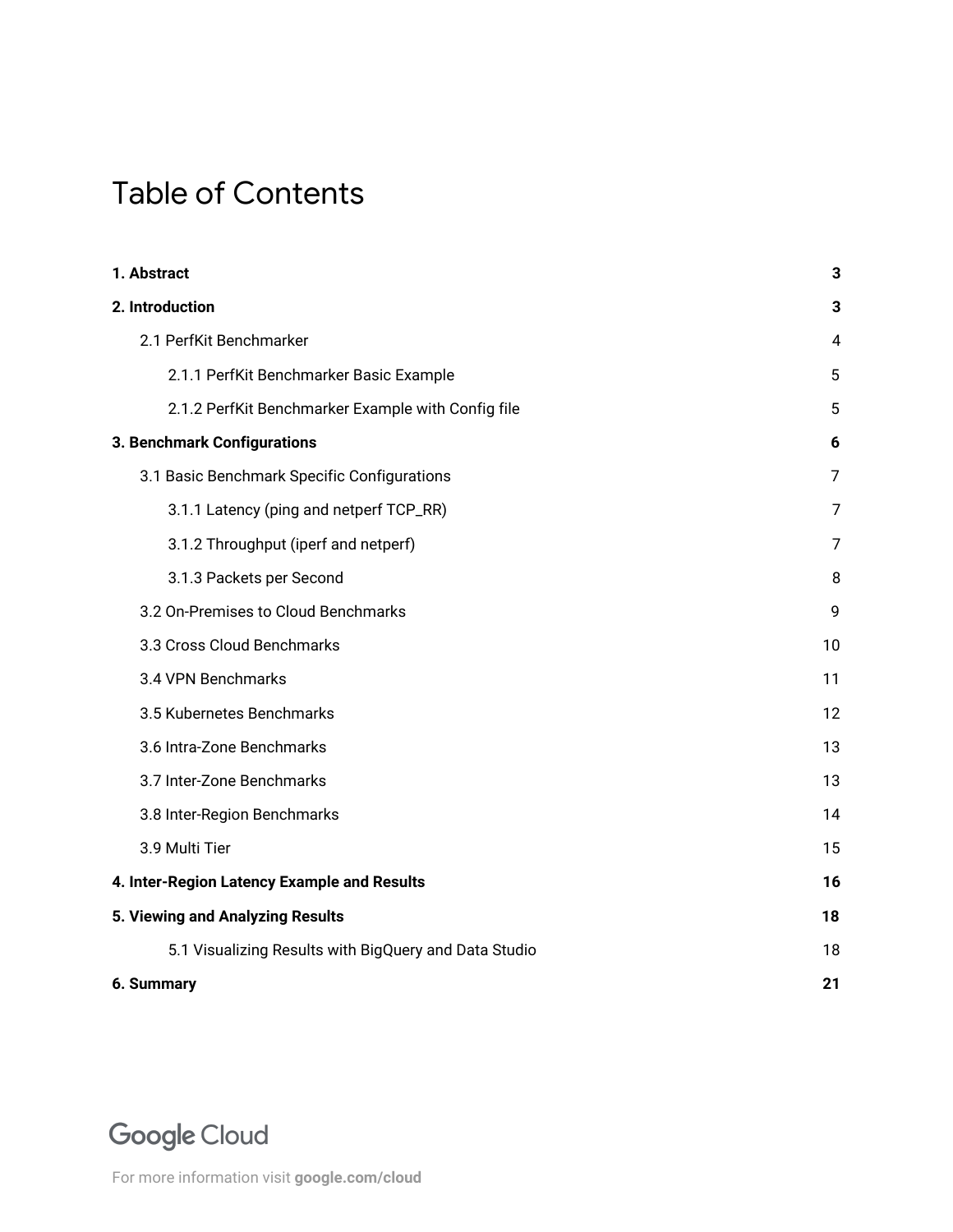# <span id="page-2-0"></span>1. Abstract

Network performance is of vital importance to any business or user operating or running part of their infrastructure in a cloud environment. As such, it is also important to test the performance of a cloud provider's network before deploying a potentially large number of virtual machines and other components of virtual infrastructure. Researchers at SMU's AT&T Center for Virtualization (see [smu.edu/provost/virtualization\)](http://www.smu.edu/provost/virtualization) have been working in conjunction with a team at Google to run network performance benchmarks across various cloud providers using automation built around PerfKit Benchmarker (see

[github.com/GoogleCloudPlatform/PerfKitBenchmarker](https://github.com/GoogleCloudPlatform/PerfKitBenchmarker)) to track changes in network performance over time. This paper explains how cloud adopters can perform their own benchmarking.

# <span id="page-2-1"></span>2. Introduction

When choosing a cloud provider, users are often faced with the task of figuring out which one best suits their needs. Beyond looking at the advertised metrics, many users will want to test these claims for themselves or see if a provider can handle the demands of their specific use case. This brings about the challenge of benchmarking the performance of different cloud providers, configuring environments, running tests, achieving consistent results, and sifting through the gathered data. Setting up these environments and navigating the APIs and portals of multiple different cloud providers can escalate this challenge and takes time and skill. Despite the sometimes difficult nature of this, benchmarking is a necessary endeavor.

This document demonstrates how to run a variety of network benchmarks on the largest public cloud providers using PerfKit Benchmarker (PKB). We begin with an overview of the PKB architecture and how to get started running tests, then describe specific test configurations to cover a variety of deployment scenarios. These configurations can be used to immediately compare the performance of different use cases, or run on a schedule to track network performance over time.

# **Google Cloud**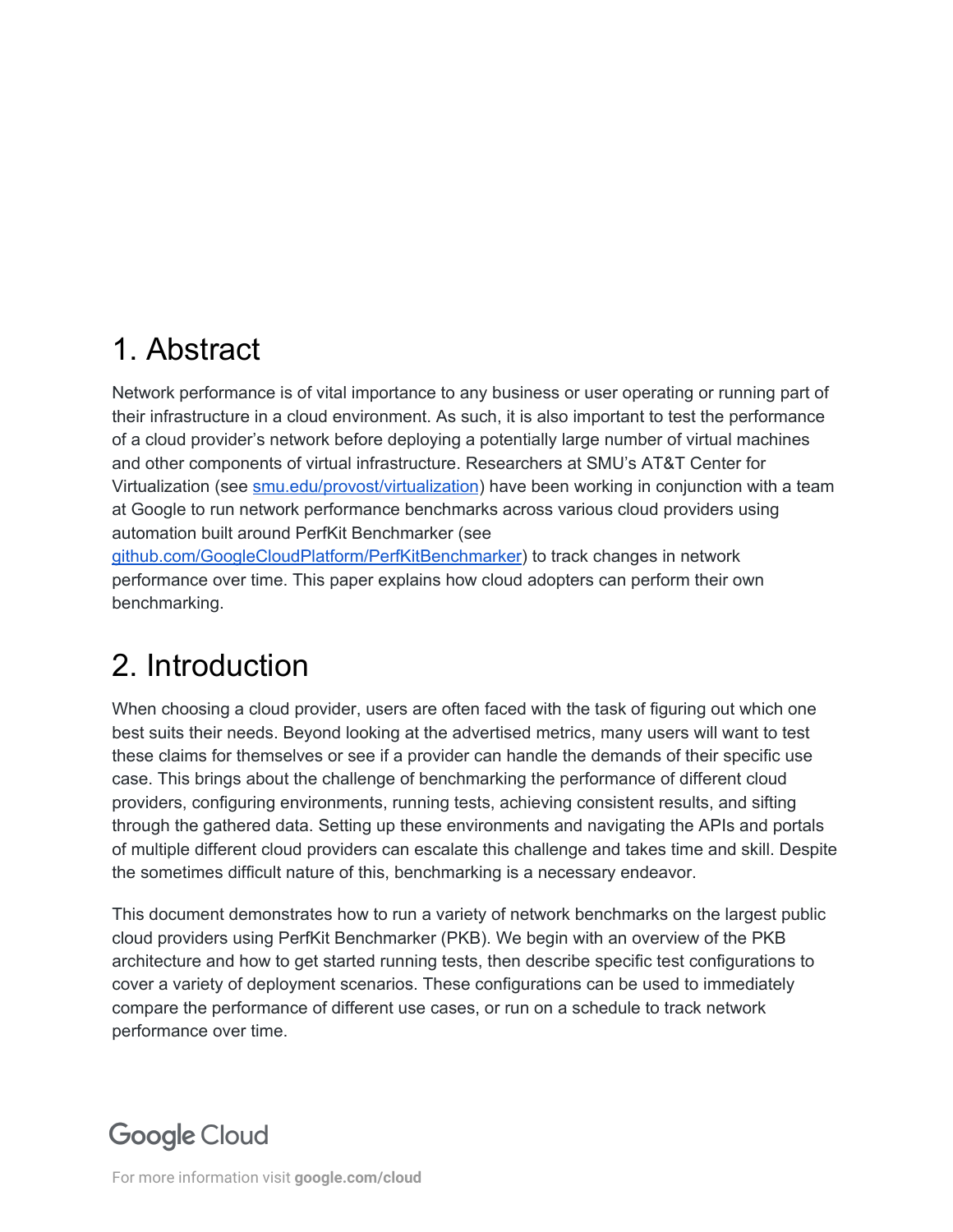### <span id="page-3-0"></span>2.1 PerfKit Benchmarker

PerfKit Benchmarker is an open source tool created at Google that allows users to easily run benchmarks on various cloud providers without having to manually set up the infrastructure required for those benchmarks. PerfKit Benchmarker follows the 5 step process detailed in **Figure 1** to automate each benchmark run. The Configuration phase processes command line flags, configuration files, and benchmark defaults to establish the final specification used for the run. The Provisioning phase creates the networks, subnets, firewalls and firewall rules, virtual machines, drives, and other cloud resources required to run the test. Benchmark binaries and dependencies like datasets are also loaded in this phase. The Execution phase is responsible for running the benchmarks themselves, and Teardown releases any resources created during the Provision phase. The Publishing phase packages the test results into a format suitable for further analysis such as loading into a reporting system. The metadata returned from the Publishing phase can include verbose details about the actual infrastructure used during the test and timing information for each phase of the run along with the metrics returned from the benchmark itself, providing the level of detail needed to understand the benchmark results in context.



**Fig. 1: PerfKitBenchmarker Architecture Diagram**

Perfkit Benchmarker, along with an additional automation framework built around it, allows you to schedule and automate a large number of tests on a daily basis.

### **Google Cloud**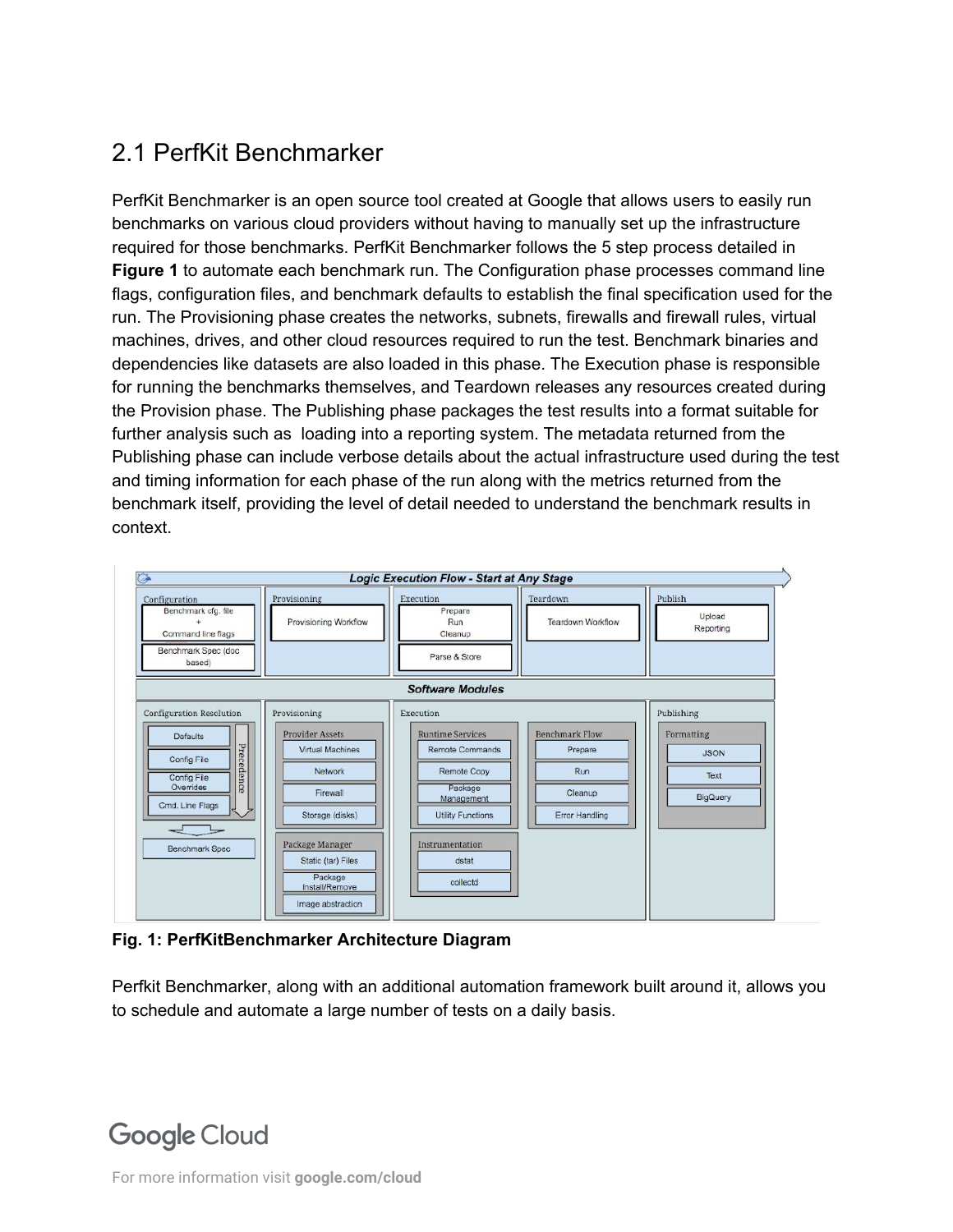#### <span id="page-4-0"></span>2.1.1 PerfKit Benchmarker Basic Example

Once PKB has been downloaded from [github.com/GoogleCloudPlatform/PerfKitBenchmarker](https://github.com/GoogleCloudPlatform/PerfKitBenchmarker) and its dependencies have been installed following the directions on that page, running a single benchmark with PerfKit Benchmarker is simple. You give it the benchmark you want to run and where you want to run it. For example, here is a ping benchmark between two VMs that will be located in zone us-east1-b on Google Cloud Platform:

**./pkb.py --benchmarks=ping --zones=us-east1-b --cloud=GCP**

If the zone or cloud is not given, a default value will be used. You can also specify the machine type with the **--machine\_type** flag. If this is not set, a default single CPU VM will be used.

#### <span id="page-4-1"></span>2.1.2 PerfKit Benchmarker Example with Config file

For more complicated benchmark setups, users define configurations using files in the .yaml format, as shown in the following example.

At the top of the config file is the benchmark that is being run. Next, give it the name of a flag matrix to use, in this case we'll call it fmatrix. Then define a filter to apply to the flag matrix and define the flag matrix itself. PKB works by taking the lists defined for each flag in the matrix (in our case this is zones, extra\_zones, and machine\_type) and finding every combination of those flags. It will then run the benchmark once for each combination of flags defined under fmatrix, as long as it evaluates to true with the flag matrix filters. The flags defined under *flags* at the bottom will be used for all benchmarks runs.

```
netperf:
  flag_matrix: fmatrix
   flag_matrix_filters:
       fmatrix: "zones != extra_zones"
   flag_matrix_defs:
       fmatrix:
         zones: [us-west1-a, us-west1-b,us-west1-c]
        extra_zones: [us-west1-a, us-west1-b,us-west1-c]
   flags:
     cloud: GCP
     netperf_histogram_buckets: 1000
     netperf_benchmarks: TCP_RR,TCP_STREAM,UDP_RR,UDP_STREAM
    netperf_test_length: 30
    netperf_num_streams: 1,4,32
    machine_type: n1-standard-16
     netperf_tcp_stream_send_size_in_bytes: 131072
```
### **Google Cloud**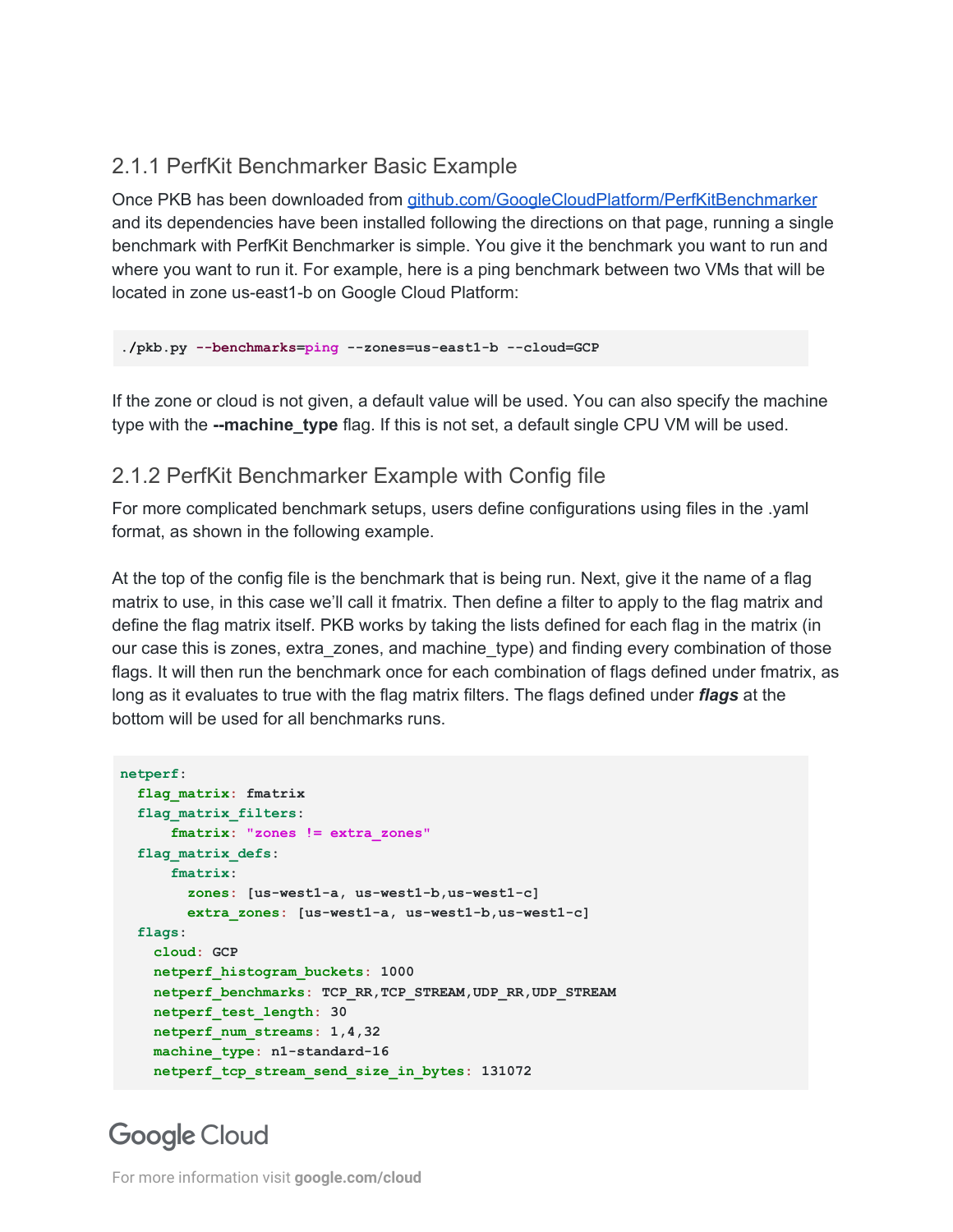This config file can be run with the command:

**./pkb.py --benchmarks=netperf --benchmark\_config\_file=interzone\_us\_west1.yaml**

Using this config file will run netperf TCP\_RR, TCP\_STREAM, UDP\_RR and UDP\_STREAM between pairs of n1-standard-16 instances in the us-west1-a, us-west1-b and us-west1-c zones. Because of the flag matrix filter, it will exclude tests from the same zone. Each test will be of 30 seconds duration and will be repeated for 1, 4, and 32 parallel streams. So from one config file and command line, we will get 72 benchmarks run (6 zone combinations \* 4 netperf benchmarks \* 3 different stream counts).

In the following sections of this paper, we will see several more examples of how to run specific tests with PKB. Generally, they all use this same format; the structure and parameters of the benchmark are defined in a config file and a relatively simple command is used to start the benchmark with the specified config file.

# <span id="page-5-0"></span>3. Benchmark Configurations

All of the benchmarks that are presented here are simple and easy to reproduce should anyone want to run their own tests. In this section we will discuss the configurations for various test runs.

There are several general types of network benchmarks you may want to run, including: same zone (intra-zone), cross zone (inter-zone), and cross region (inter-region) tests. Intra-zone tests are between VMs within the same zone, which usually means that they are situated in the same datacenter. Inter-zone tests run between VMs in different zones within the same cloud region and Inter-region tests run between VMs in separate cloud regions. These kinds of groupings are necessary as network performance can vary dramatically across these three scales.

Additionally, benchmarks can be run to test network performance across VPN connections, on different levels of network performance tiers, using different server operating systems, and on Kubernetes clusters.

### <span id="page-5-1"></span>3.1 Basic Benchmark Specific Configurations

In this subsection, we cover the basic flags and configurations that are most commonly used for network tests. These benchmarks are fairly standard and used to gather metrics on latency, throughput, and packets per second.

# **Google Cloud**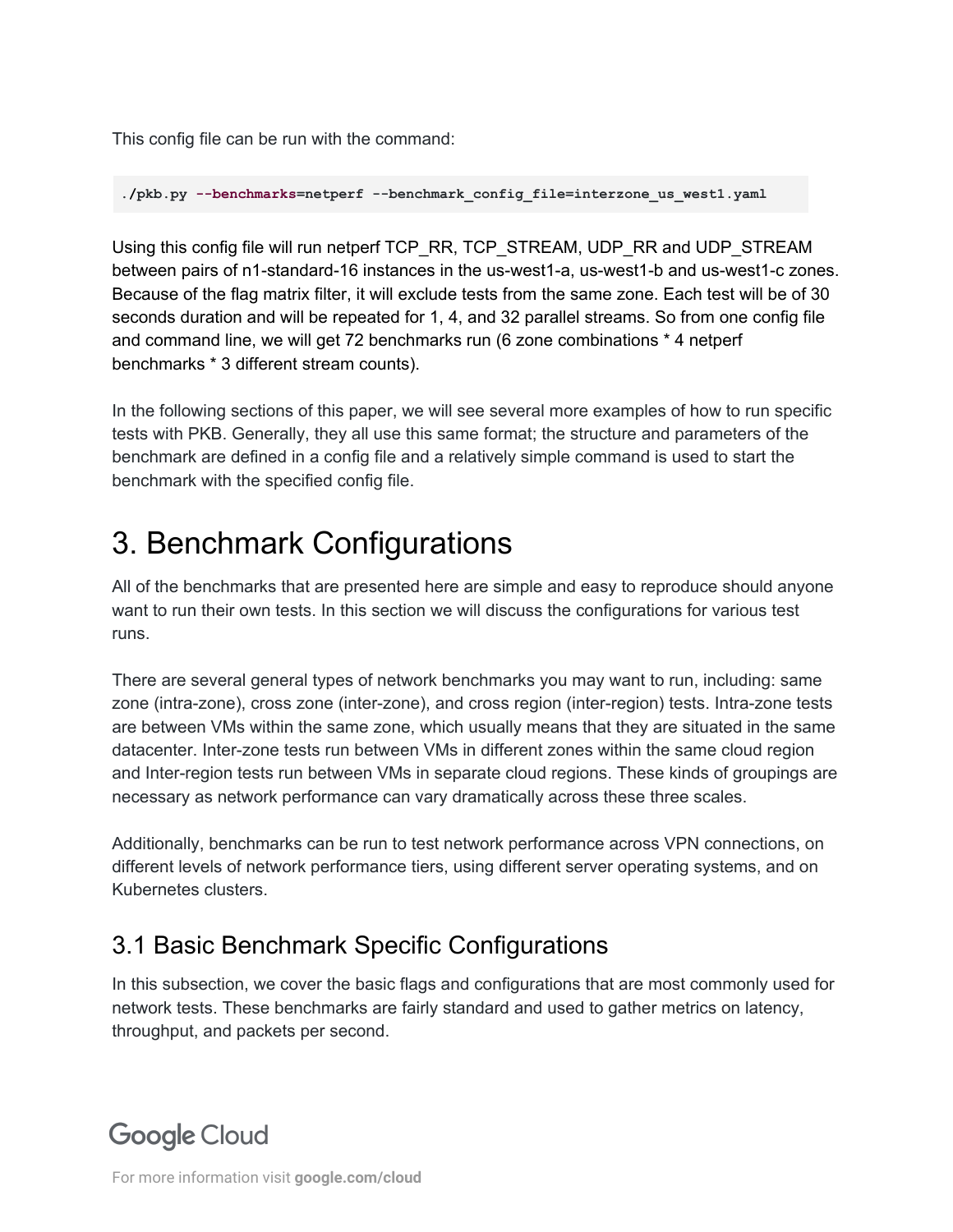#### <span id="page-6-0"></span>3.1.1 Latency (ping and netperf TCP\_RR)

Ping is a commonly used utility for measuring latency between two machines and uses ICMP. The flag you should know for running a ping benchmark is

**--ping\_also\_run\_using\_external\_ip=True**. Just as the name implies, this will tell PKB to get latency results using both internal and external IP addresses.

```
./pkb.py --benchmarks=ping --ping_also_run_using_external_ip=True
--zone=us-central1-a --zone=us-west1-b --cloud=GCP
```
Ping, with its default once-a-second measurement is quite sufficient for inter-region latency. If you wish to measure intra-region latency (either intra-zone or inter-zone) a netperf TCP\_RR test will show results that are more representative of application-level performance.

```
./pkb.py --benchmarks=netperf --netperf_histogram_buckets=1000 \
--netperf_benchmarks=TCP_RR --netperf_test_length=60 \
--zone=us-west1-b --cloud=GCP
```
#### <span id="page-6-1"></span>3.1.2 Throughput (iperf and netperf)

Both iperf and netperf can be used to gather throughput data about both TCP and UDP connections with various numbers of parallel streams, so that you can test single stream throughput performance as well as aggregate.

The relevant flags for iperf are shown in the following. The first sets the length of time the throughput tests are run (default: 60s) and the second flag sets how many threads iperf will use to send traffic (default: 1).

#### **iperf\_runtime\_in\_seconds=60 Iperf\_sending\_thread\_count=<num\_threads>**

```
./pkb.py --benchmarks=iperf --iperf_runtime_in_seconds=120 \
--iperf_sending_thread_count=32 --zone=us-central1-a --cloud=GCP
```
To perform UDP tests or a request/response test in PKB, one should use netperf. We can also set the number of streams, the test length in seconds, which netperf benchmarks are being run, and how many buckets are in the optional histogram.

# **Google Cloud**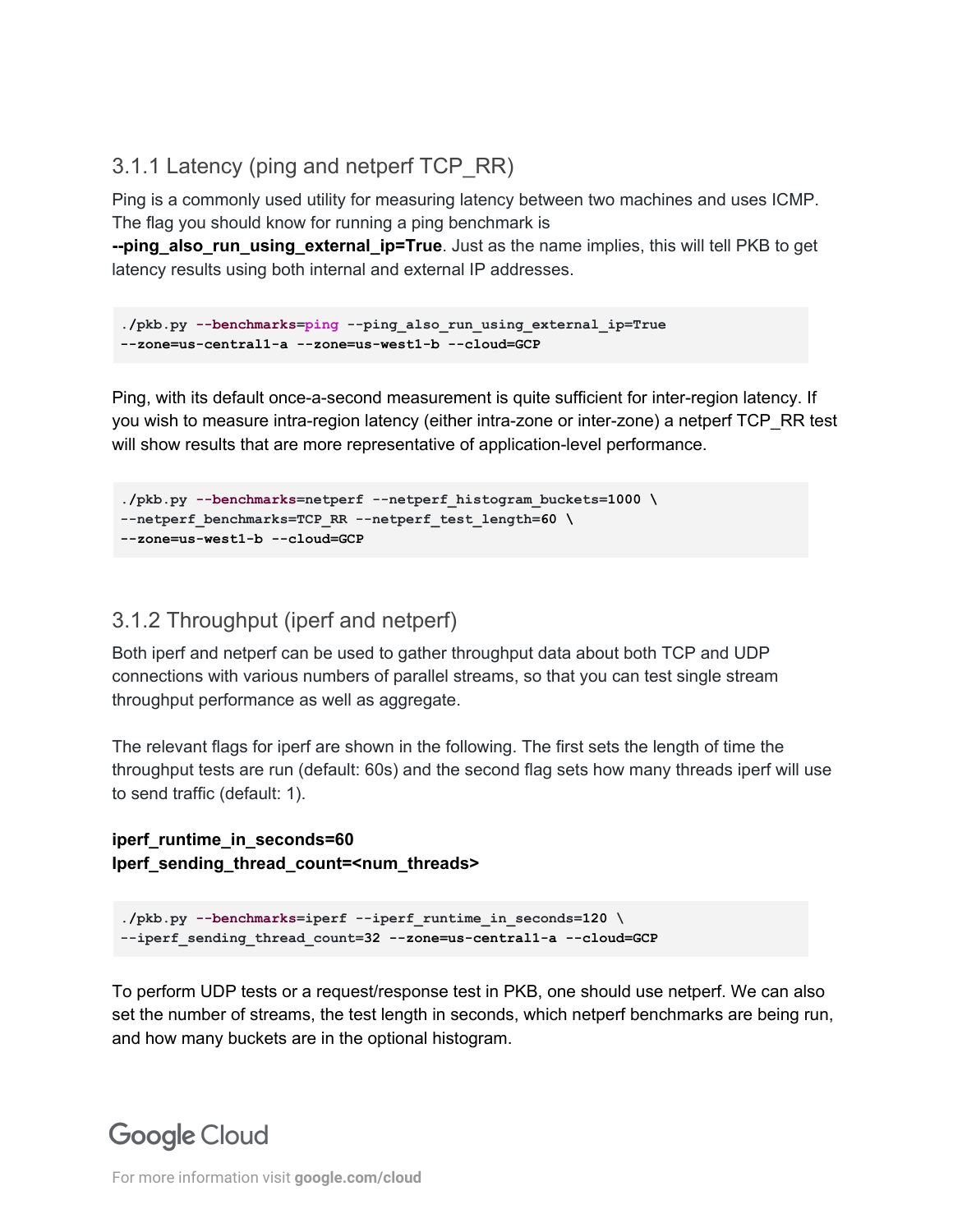```
./pkb.py --benchmarks=netperf \
--netperf_histogram_buckets=1000 \
--netperf_benchmarks=TCP_STREAM,UDP_STREAM \
--netperf_test_length=30 \
--netperf_num_streams=4 \
--zone=us-central1-a --cloud=GCP
```
For any of the example benchmark configurations in sections 3.2 and after, you can use iperf instead of ping, ping instead of netperf, etc. depending on what type of metrics you would like to gather.

#### <span id="page-7-0"></span>3.1.3 Packets per Second

Packets per second tests are performed using a script that runs multiple instances of netperf UDP request/response (UDP\_RR) using small message sizes to achieve the maximum possible packets per second the VM can achieve in the configured situation. In PerfKit Benchmarker, it is called netperf\_aggregate and uses 3 virtual machines to test packets per second performance, as can be seen in the configuration file:

```
netperf_aggregate:
   vm_groups:
     vm_1:
       vm_spec:
         GCP:
          machine_type: n1-standard-4
           zone: us-east4-b
     vm_2:
       vm_spec:
         GCP:
          machine_type: n1-standard-4
           zone: us-east4-c
     vm_3:
       vm_spec:
         GCP:
           machine_type: n1-standard-4
           zone: us-east4-c
```
This config file can be run with the following command:

```
./pkb.py --benchmarks=netperf_aggregate \
--benchmark_config_file=/path/to/config.yaml
```
### **Google Cloud**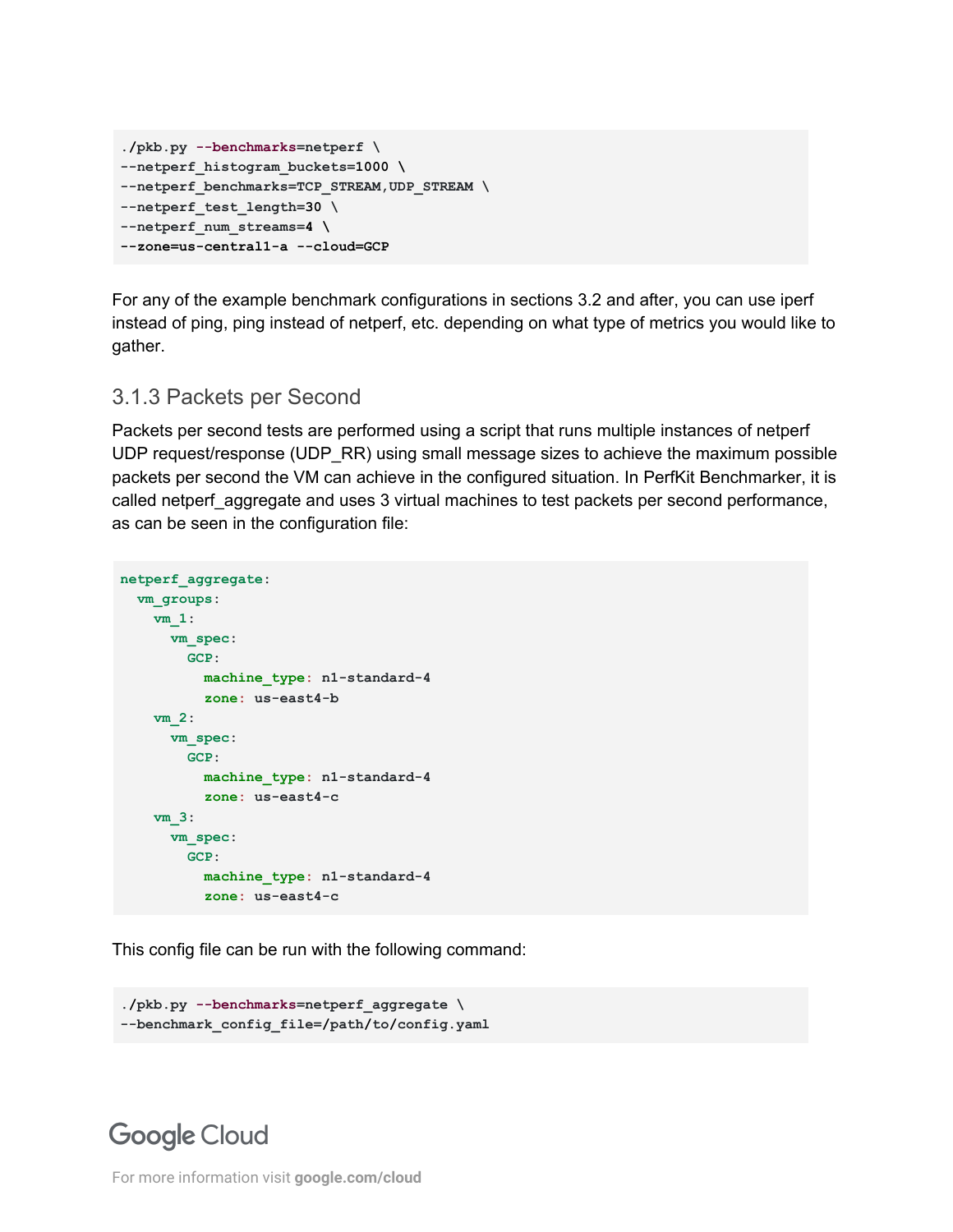At the time of this writing the packets per second benchmark is still a pending contribution, but should be available to use soon.

### <span id="page-8-0"></span>3.2 On-Premises to Cloud Benchmarks

On-premise to cloud benchmarks are highly specific to the user's location, so unlike most cloud to cloud benchmarks, you can't simply look up results on a table online. PerfKit Benchmarker makes it simple to setup your own benchmarking for your on-premise situation. There are two ways to perform On-Prem to Cloud Benchmarks within the paradigm of PerfKit Benchmarker. The first is to use a Static, On-Prem System (either VM or bare-metal). This requires you to set up said on-prem system and can ssh to it. Then in a config file, you can specify that machine be the static VM you have set up, and the other will be a VM that will be created on the cloud provider of your choice. A config file to run a netperf test between a sample static VM and a n1-standard-2 machine in GCP zone us-central1-a would look the following:

```
netperf:
  vm_groups:
    vm_1:
      static_vms:
        ip_address: 192.168.0.1
      ssh private key: <ssh key>
        user_name: <username>
        zone: local
    vm_2:
      vm_spec:
       GCP:
          machine_type: n1-standard-2
           zone: us-central1-a
```
A potentially quicker option is to use Docker. If you have Docker installed, you can run tests between a Docker container running locally and a VM in the cloud. For this, the config file to use would look something like this:

```
netperf:
  vm_groups:
    vm_1:
      cloud: Docker
    vm_2:
      vm_spec:
        GCP:
```
# **Google Cloud**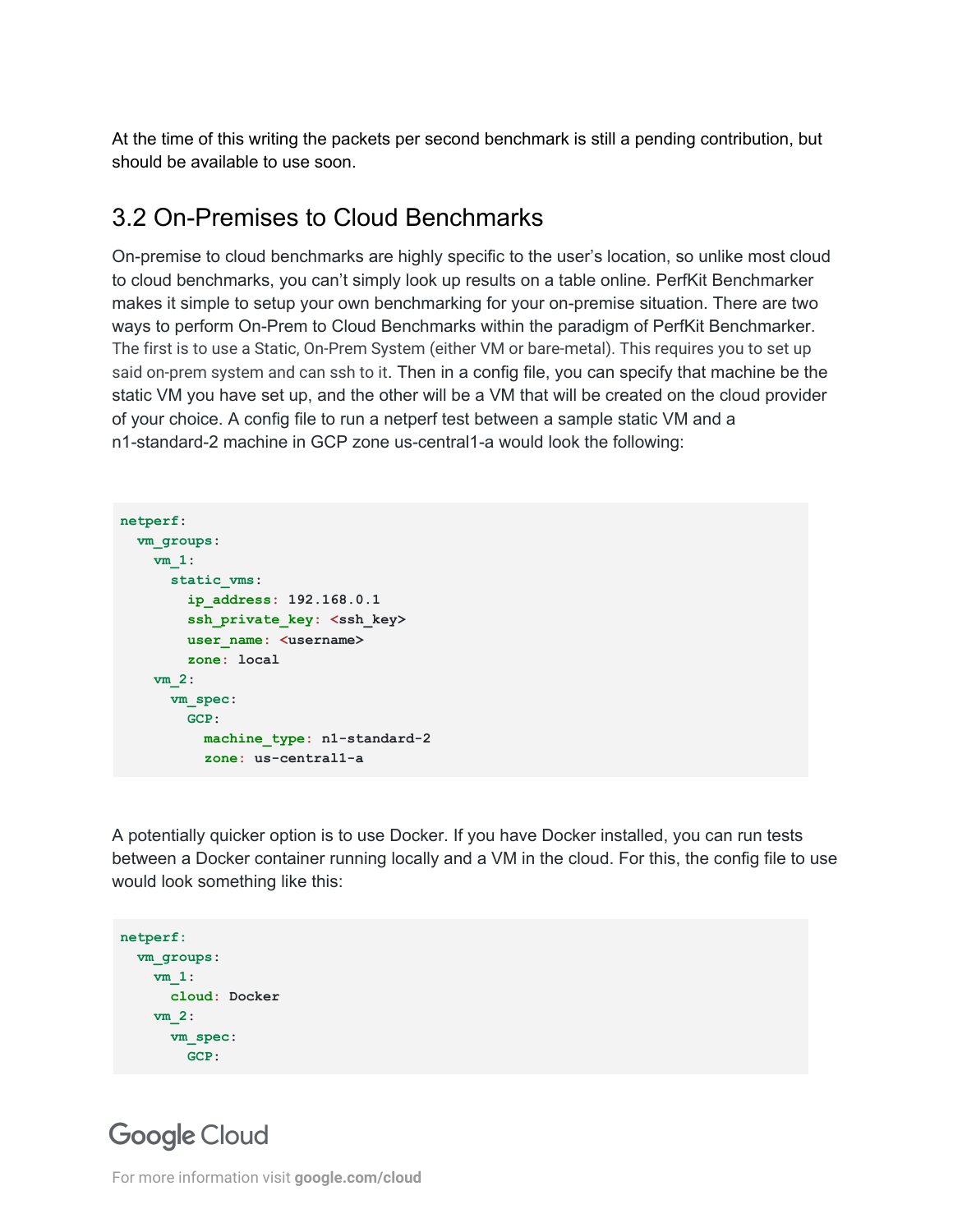```
 machine_type: n1-standard-2
 zone: us-central1-a
```
In the config file, specify two vm\_groups: vm\_1 and vm\_2. In vm\_1, tell it to use Docker as the cloud. In vm\_2, use vm\_spec to set the machine\_type and zone manually, as shown in the example. Doing this will create a new Docker image if you have not used the Docker provider previously and a new Docker container on your local machine (wherever you execute PKB from) that will function as a VM for the benchmark.

The command to run the benchmark from either of the preceding config files would be

```
./pkb.py --benchmarks=netperf --benchmark_config_file=/path/to/config.yaml
```
#### <span id="page-9-0"></span>3.3 Cross-cloud Benchmarks

If you use multiple cloud providers, it may be of interest to run cross cloud benchmarks. With PKB, this can be achieved simply with a config file similar to the one we used for the on prem to cloud with Docker benchmark.

```
netperf:
  vm_groups:
    vm_1:
       cloud: AWS
       vm_spec:
         AWS:
          machine_type: m4.4xlarge
           zone: us-east-1a
     vm_2:
       cloud: GCP
       vm_spec:
         GCP:
           machine_type: n1-standard-16
           zone: us-central1-a
```
This will create one VM on AWS and another on GCP with the specified machine types in the specified zones and run netperf between them. The command to run the benchmark would be:

### **Google Cloud**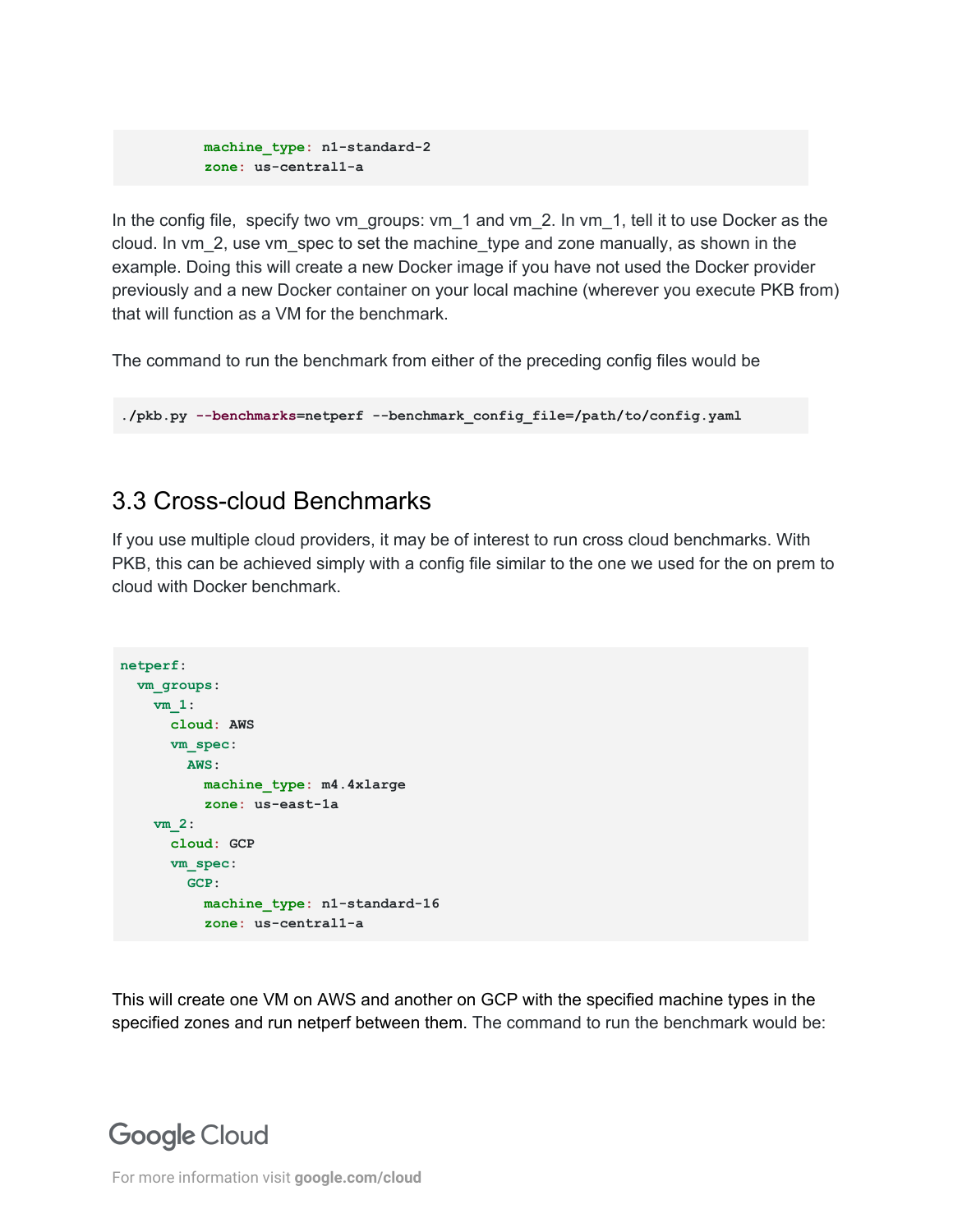#### <span id="page-10-0"></span>3.4 VPN Benchmarks

Running benchmarks across an IPSec VPN is possible using the PKB VPN service. Base requirements for IPSec VPNs across the Internet:

- Public IP address on both ends of the tunnel.
- Unique subnet ranges behind each VPN GW. CIDRs can't overlap unless using multiple tunnels.
- Pre-shared key

By default, GCP and some other providers in PKB run benchmarks from within a single VPC and subnet range. To meet the requirement for mutually exclusive subnet ranges, you can distinguish using the **cidr** vm\_group property in your benchmark config file as follows:

```
iperf:
  description: Run iperf on custom cidr
  vm_groups:
   vm_1:
     cloud: GCP
    cidr: 10.0.1.0/24
    vm_spec:
    GCP:
    zone: us-west1-b
    machine_type: n1-standard-4
  vm_2:
    cloud: GCP
     cidr: 192.168.1.0/24
    vm_spec:
      GCP:
       zone: us-central1-c
           machine_type: n1-standard-4
```
Then to establish the VPN for a benchmark config you can add --**use\_vpn** to the flags passed to PKB and include the desired parameters to the **vpn\_service** section of the configuration:

```
ping:
  description: Run ping over vpn
  flags:
   use_vpn: True
```
#### **Google Cloud**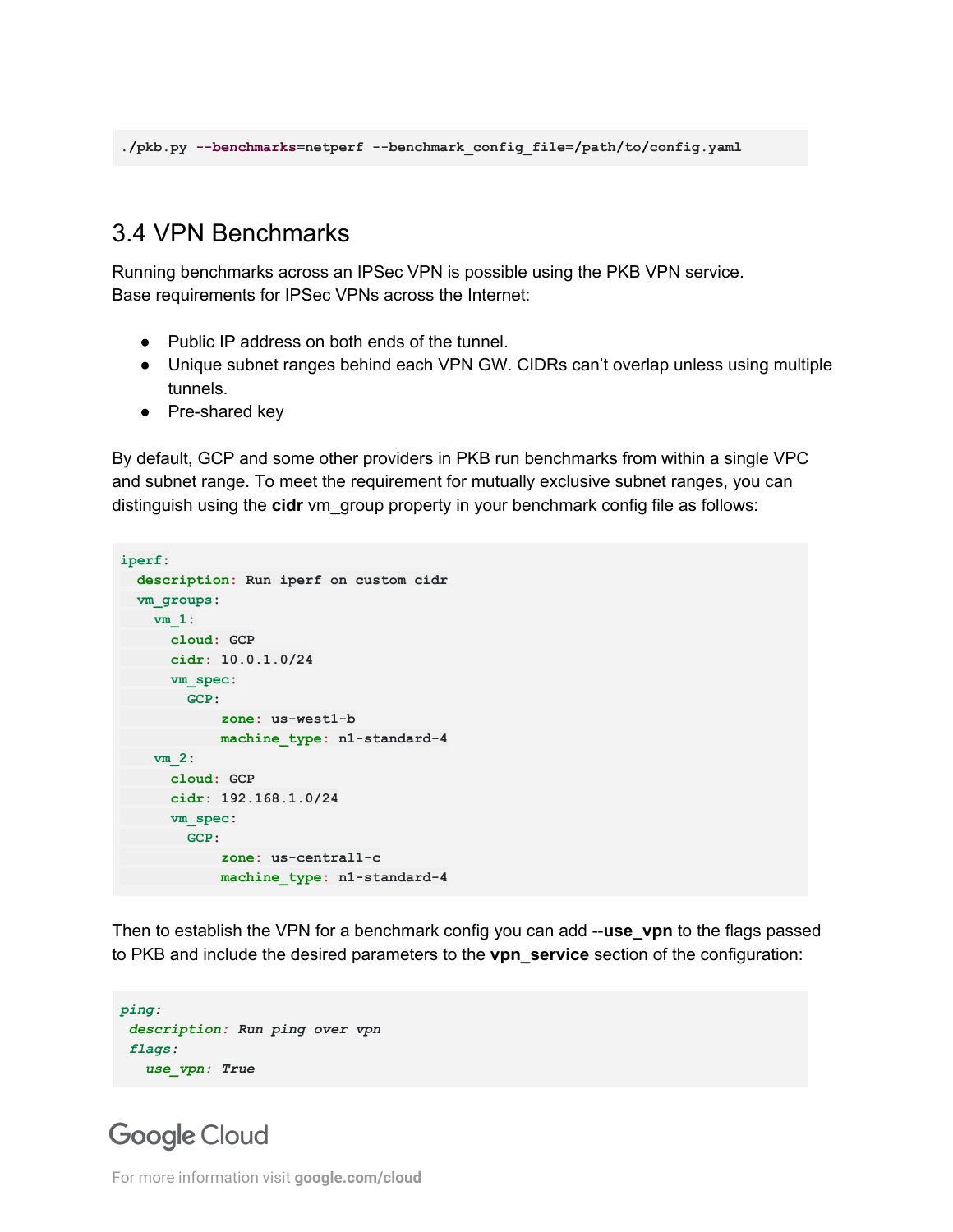```
 vpn_service_gateway_count: 1
 vpn_service:
  tunnel_count: 2
  ike_version: 2
  routing_type: static
 vm_groups:
  vm_1:
    cloud: GCP
    cidr: 10.0.1.0/24
    vm_spec:
      GCP:
          zone: us-west1-b
          machine_type: n1-standard-4
  vm_2:
    cloud: GCP
    cidr: 192.168.1.0/24
    vm_spec:
      GCP:
          zone: us-central1-c
           machine_type: n1-standard-4
```
At the time of this writing VPN support is still a pending contribution to PerfKit Benchmarker, but should be available to use soon.

#### <span id="page-11-0"></span>3.5 Kubernetes Benchmarks

There are two ways to execute Kubernetes tests on a cloud provider. The first is to create a Kubernetes cluster in the cloud provider and provide its config to PKB via the **--kubeconfig=</path/to/.kube/config>** flag. Using this method, PKB handles the setup and teardown of the Kubernetes pods, in the cluster you have setup manually. This will work for most benchmarks that you want to run on a cluster.

The second method involves using a config file that looks like the following with the benchmark **container netperf**. Using this benchmark will set up a Kubernetes cluster for you and deploy pods that use a specialized netperf container image. In the config file, we have to specify the specs of both our containers that will be deployed and the cluster itself.

```
container_netperf:
  container_specs:
    netperf:
      image: netperf
     cpus: 2
      memory: 4GiB
```
### **Google Cloud**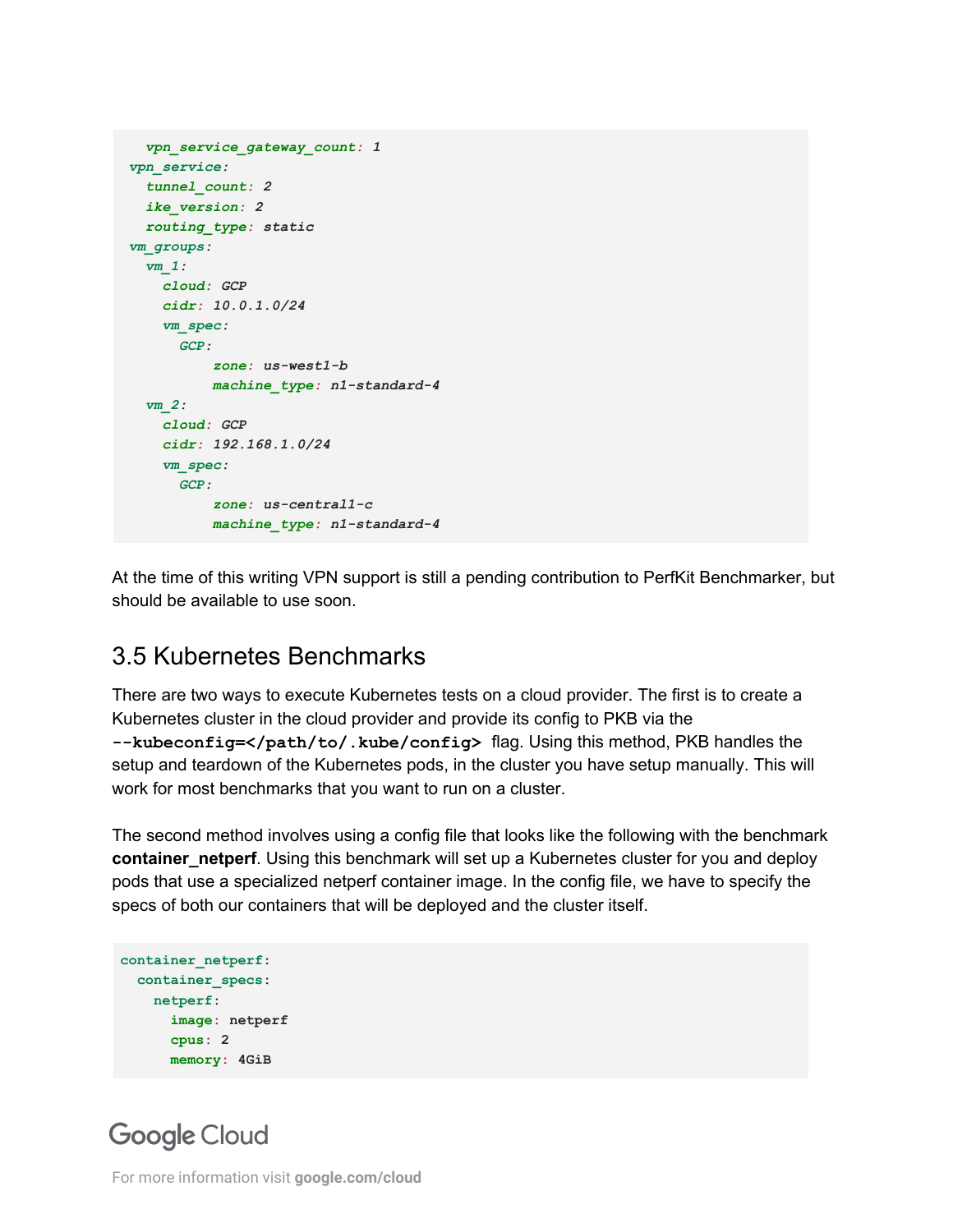```
 container_registry: {}
 container_cluster:
   vm_count: 2
  vm_spec:
    GCP:
       machine_type: n1-standard-4
      zone: us-east1-b
```
The command to run this benchmark will be:

```
./pkb.py --benchmarks=container_netperf \
--benchmark_config_file=</path/to/config.yaml>
```
#### <span id="page-12-0"></span>3.6 Intra-zone Benchmarks

To run an intra-zone benchmark (two VMs in the same zone), you can simply specify the zone you want both VMs to be in and any other flags you want to specify. The following example runs an intra-zone netperf TCP\_RR benchmark in GCP zone us-central1-a with n1-standard-4 machines. If you want to run another network benchmark, refer to section 3.1 for details on the flags available to use.

```
./pkb.py --benchmarks=netperf --cloud=GCP --zones=us-central1-a \
--machine_type=n1-standard-4 --netperf_benchmarks=TCP_RR
```
#### <span id="page-12-1"></span>3.7 Inter-zone Benchmarks

Inter-zone tests, like most other tests can be executed in one of two ways. It can be done entirely from the command line using the --zone flag, as follows:

```
./pkb.py --benchmarks=iperf --cloud=GCP --zone=us-east4-b \
--zone=us-east4-c --machine_type=n1-standard-4
```
The same Inter-zone benchmark can also be set up using a config file:

```
iperf:
   vm_groups:
```
### **Google Cloud**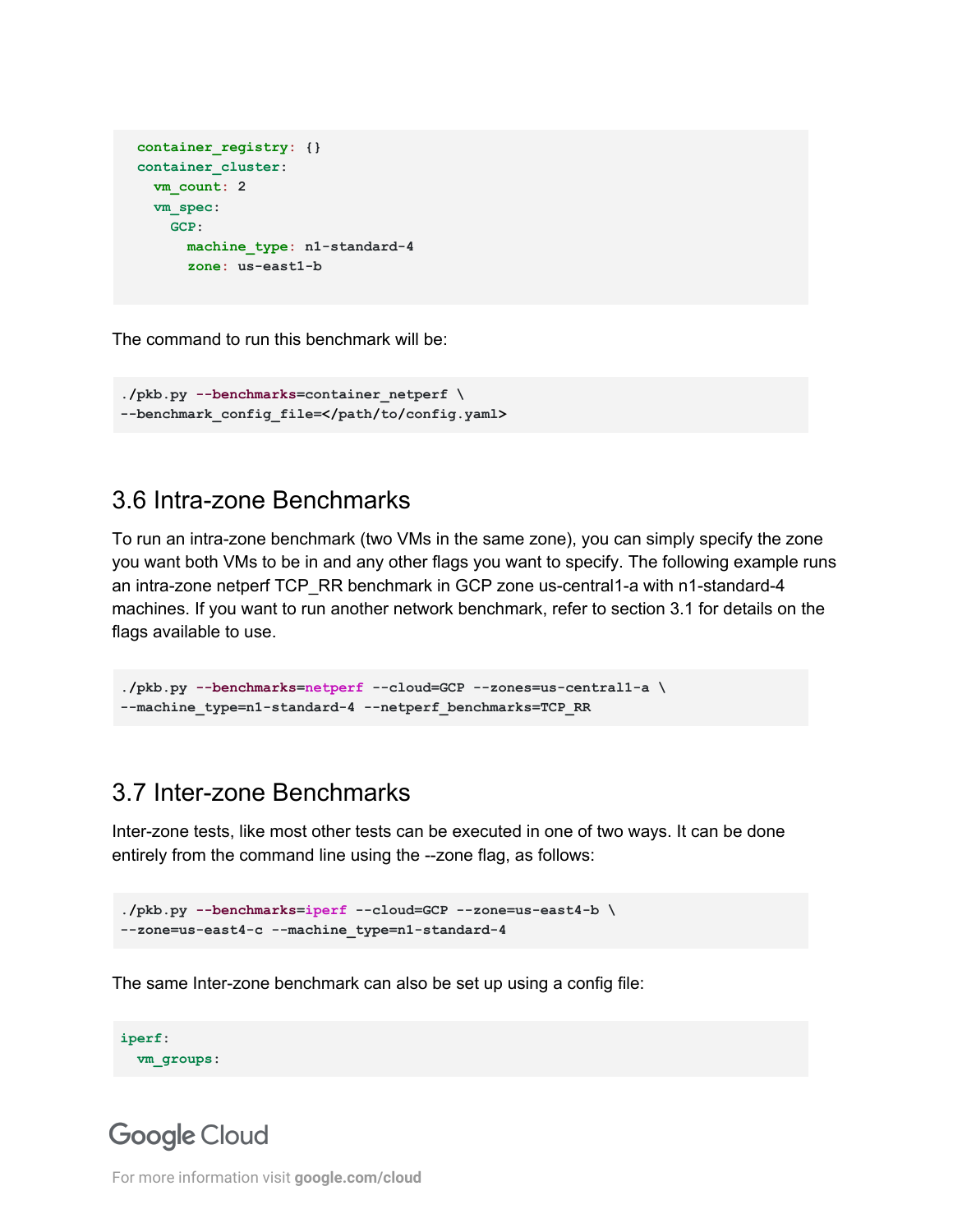```
 vm_1:
  cloud: GCP
  vm_spec:
    GCP:
      machine_type: n1-standard-4
       zone: us-east4-b
 vm_2:
  cloud: GCP
  vm_spec:
    GCP:
       machine_type: n1-standard-4
       zone: us-east4-c
```
This config file can be run using the command:

**./pkb.py --benchmarks=iperf --benchmark\_config\_file=/path/to/config.yaml**

#### <span id="page-13-0"></span>3.8 Inter-Region Benchmarks

Inter-Region benchmarks (between VMs located in separate geographic regions), can likewise be run using command line flags or with a config file.

```
./pkb.py --benchmarks=iperf --cloud=GCP --zone=us-central1-b \
--zone=us-east4-c --machine_type=n1-standard-4
```
The same Inter-Region benchmark can also be set up using the following config file:

```
iperf:
  vm_groups:
     vm_1:
      cloud: GCP
      vm_spec:
         GCP:
           machine_type: n1-standard-4
           zone: us-central1-b
     vm_2:
       cloud: GCP
       vm_spec:
         GCP:
           machine_type: n1-standard-4
           zone: us-east4-c
```
#### **Google Cloud**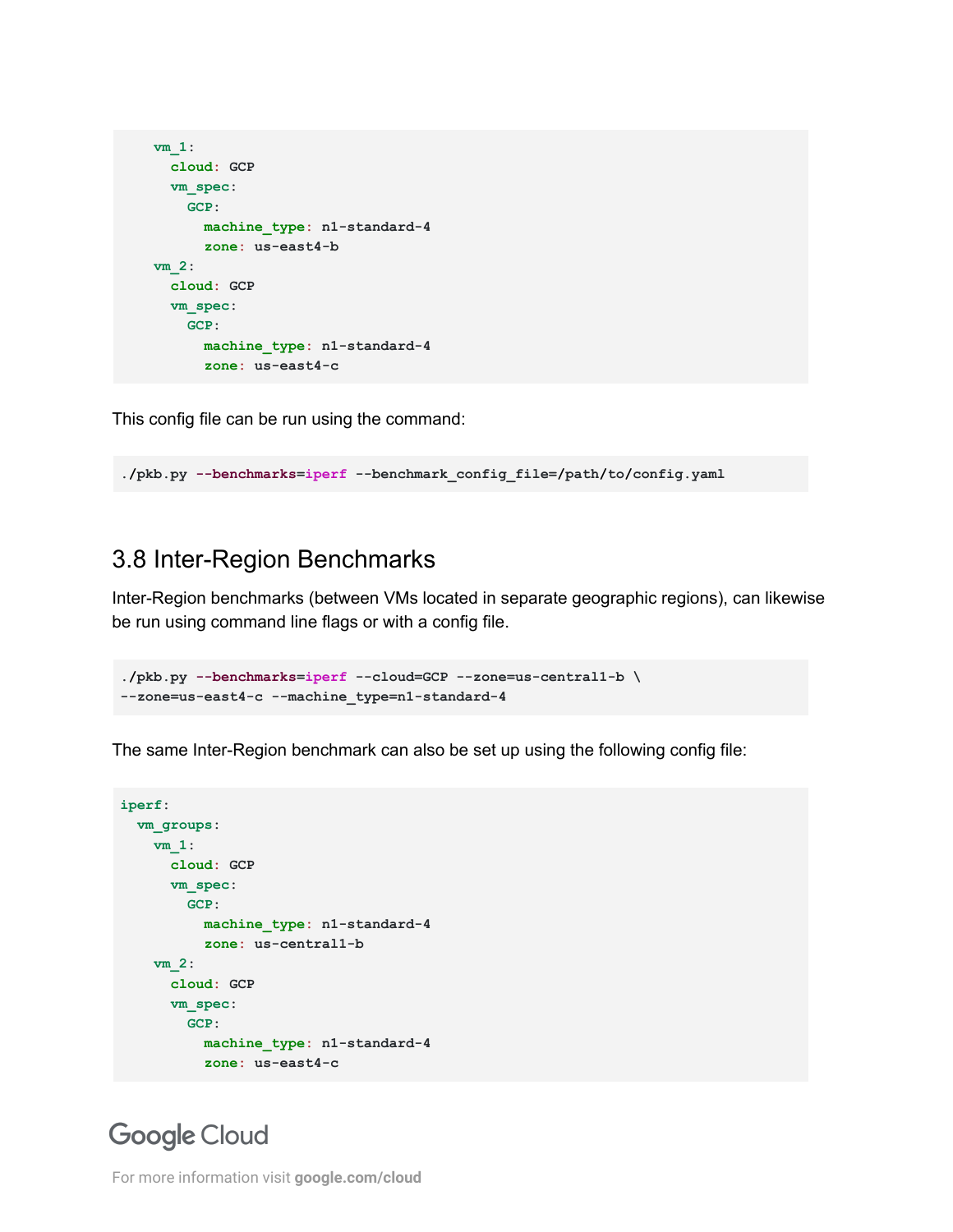And this config file can be run with the following command:

**./pkb.py --benchmarks=iperf --benchmark\_config\_file=/path/to/config.yaml**

#### <span id="page-14-0"></span>3.9 Multi Tier

Many cloud providers have multiple tiers of network performance. GCP has premium and standard tiers, which basically determines where traffic transitions between the Internet and Google's network, with the premium tier spending more time on Google's internal network. The network tier can be set with the **--gce\_network\_tier** flag. However, you will only see a difference between the tiers when testing between GCP and another network (cross cloud or on prem to cloud).

```
iperf:
  flags:
    Gce_network_tier: premium
  vm_groups:
    vm_1:
      cloud: AWS
       vm_spec:
        AWS:
           machine_type: m4.4xlarge
           zone: us-east-1a
     vm_2:
       cloud: GCP
       vm_spec:
         GCP:
           machine_type: n1-standard-16
           zone: us-central1-a
```
And this config file can be run with the following command:

**./pkb.py --benchmarks=iperf --benchmark\_config\_file=/path/to/config.yaml**

# <span id="page-14-1"></span>4. Inter-Region Latency Example and Results

As an illustrative example, we present the actual results of our Google Cloud all-region to all-region round trip latency tests, as shown in **Fig. 2.** This chart shows the average round trip

### **Google Cloud**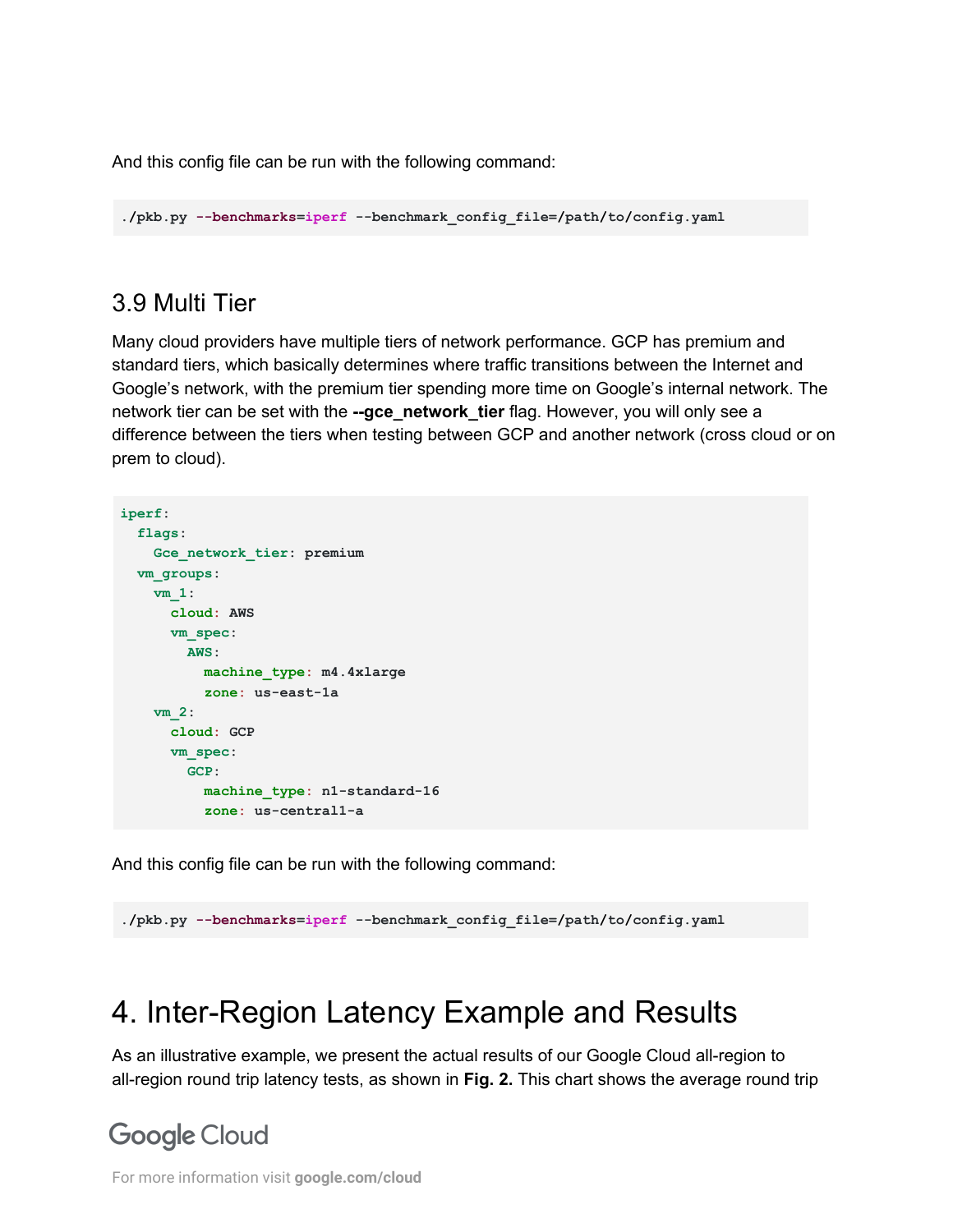latency between regions from benchmarks run over the course of a month. The benchmarks were all executed on n1-standard-2 machine types with internal IP addresses. The statistics are all collected using PerfKit Benchmarker to run ping benchmarks between VMs in each pair of regions.

To reproduce this chart, you can run the following pkb command with the following config file. If you want to run a smaller subset of regions, just remove the regions you don't want included from the **zones** and **extra\_zones** lists.

```
ping:
  flag_matrix: inter_region
  flag_matrix_filters:
    inter_region: "zones < extra_zones"
  flag_matrix_defs:
    inter_region:
       zones:
[asia-east1-a,asia-east2-a,asia-northeast1-a,asia-northeast2-a,asia-south1-a,asi
a-southeast1-a,australia-southeast1-a,europe-north1-a,europe-west1-c,europe-west
2-a,europe-west3-a,europe-west4-a,europe-west6-a,northamerica-northeast1-a,south
america-east1-a,us-central1-a,us-east1-b,us-east4-a,us-west1-a,us-west2-a]
       extra_zones:
[asia-east1-a,asia-east2-a,asia-northeast1-a,asia-northeast2-a,asia-south1-a,asi
a-southeast1-a,australia-southeast1-a,europe-north1-a,europe-west1-c,europe-west
2-a,europe-west3-a,europe-west4-a,europe-west6-a,northamerica-northeast1-a,south
america-east1-a,us-central1-a,us-east1-b,us-east4-a,us-west1-a,us-west2-a]
   flags:
     cloud: GCP
    machine_type: n1-standard-2
```
You can also add the **--run\_processes=<# of processes>** to tell it to run multiple benchmarks in parallel, but this will still likely take awhile (>12 hours). If you run too many benchmarks in parallel, you may run into quota issues, such as regional CPU quotas and per project subnet quotas, which limits you to around 8 processes. If you exceed a quota while running PKB, it will tell you the exception that was thrown and the benchmark will fail. Additionally, you can use the **--gce\_network\_name=<network name>** flag to have each benchmark use a GCP VPC that you have already created, so that each benchmark doesn't make their own, which adds up to a significant amount of time. This will also ensure that you don't run into subnet quota issues.

**./pkb.py --benchmarks=ping --benchmark\_config\_file=/path/to/config.yaml**

### **Google Cloud**

For more information visit **google.com/cloud**

 **ping\_also\_run\_using\_external\_ip: True**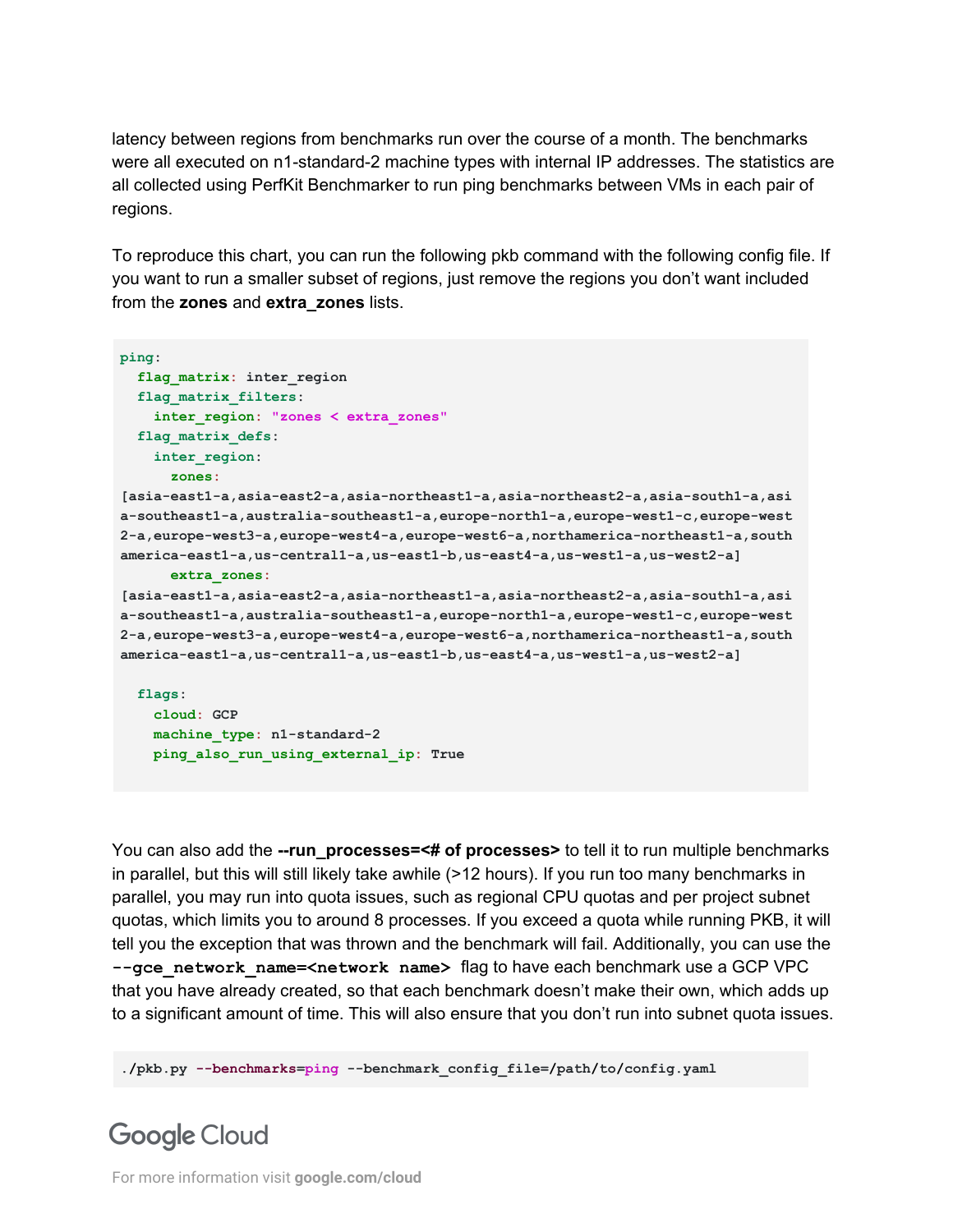| milliseconds      |            |            | receiving region |                 |             |                 |                      |               |                |                |                |              |              |                         |                    |             |          |                  |          |          |
|-------------------|------------|------------|------------------|-----------------|-------------|-----------------|----------------------|---------------|----------------|----------------|----------------|--------------|--------------|-------------------------|--------------------|-------------|----------|------------------|----------|----------|
| sending region    | asia-east1 | asia-east2 | asia-northeast1  | asia-northeast2 | asia-south1 | asia-southeast1 | australia-southeast1 | europe-north1 | europe-west1   | europe-west2   | europe-west3   | europe-west4 | europe-west6 | northamerica-northeast1 | southamerica-east1 | us-central1 | us-east1 | us-eas <u>t4</u> | us-west1 | us-west2 |
| asia-east1        |            | 13         | 36               | 37              | 107         | 46              | 139                  | 282           | 250            | 244            | 258            | 253          | 262          | 183                     | 289                | 153         | 185      | 175              | 118      | 128      |
| asia-east2        | 13         |            | 48               | 48              | 95          | 37              | 127                  | 294           | 263            | 257            | 267            | 266          | 274          | 195                     | 302                | 164         | 197      | 190              | 130      | 142      |
| asia-northeast1   | 36         | 49         |                  | 9               | 127         | 67              | 114                  | 254           | 220            | 215            | 226            | 222          | 234          | 154                     | 260                | 122         | 156      | 146              | 89       | 98       |
| asia-northeast2   | 37         | 48         | 9                |                 | 138         | 79              | 122                  | 260           | 228            | 224            | 235            | 231          | 241          | 163                     | 269                | 131         | 165      | 156              | 98       | 106      |
| asia-south1       | 108        | 95         | 127              | 138             |             | 60              | 151                  | 374           | 341            | 337            | 346            | 348          | 359          | 276                     | 384                | 245         | 276      | 267              | 212      | 220      |
| asia-southeast1   | 46         | 37         | 67               | 77              | 60          |                 | 92                   | 318           | 285            | 278            | 290            | 286          | 296          | 215                     | 323                | 187         | 219      | 209              | 152      | 161      |
| australia-southea | 139        | 127        | 114              | 122             | 152         | 92              |                      | 303           | 271            | 264            | 276            | 273          | 283          | 203                     | 302                | 171         | 196      | 196              | 160      | 137      |
| europe-north1     | 283        | 296        | 253              | 261             | 374         | 318             | 303                  |               | 33             | 40             | 32             | 31           | 39           | 115                     | 241                | 132         | 124      | 113              | 165      | 167      |
| europe-west1      | 251        | 263        | 219              | 228             | 342         | 285             | 271                  | 33            |                | $\overline{7}$ | 7              | 7            | 14           | 82                      | 210                | 99          | 92       | 81               | 131      | 134      |
| europe-west2      | 245        | 258        | 215              | 224             | 337         | 279             | 265                  | 40            | $\overline{7}$ |                | 13             | 10           | 20           | 77                      | 203                | 94          | 87       | 76               | 127      | 129      |
| europe-west3      | 259        | 268        | 226              | 234             | 349         | 290             | 276                  | 32            | 7              | 13             |                | 7            | 8            | 88                      | 214                | 105         | 98       | 87               | 137      | 140      |
| europe-west4      | 254        | 267        | 223              | 231             | 348         | 286             | 273                  | 30            | $\overline{7}$ | 10             | $\overline{7}$ |              | 14           | 84                      | 211                | 102         | 94       | 83               | 136      | 137      |
| europe-west6      | 263        | 275        | 234              | 242             | 358         | 297             | 283                  | 39            | 14             | 20             | 8              | 14           |              | 95                      | 221                | 112         | 105      | 93               | 147      | 147      |
| northamerica-nor  | 183        | 196        | 154              | 163             | 277         | 216             | 203                  | 115           | 82             | 77             | 88             | 84           | 95           |                         | 142                | 31          | 25       | 14               | 67       | 66       |
| southamerica-ea   | 290        | 303        | 260              | 269             | 383         | 323             | 301                  | 241           | 210            | 204            | 215            | 212          | 221          | 142                     |                    | 144         | 117      | 130              | 172      | 166      |
| us-central1       | 154        | 164        | 122              | 131             | 245         | 188             | 172                  | 131           | 99             | 94             | 105            | 103          | 111          | 31                      | 143                |             | 35       | 25               | 34       | 35       |
| us-east1          | 186        | 198        | 157              | 165             | 276         | 220             | 197                  | 124           | 92             | 87             | 98             | 94           | 104          | 26                      | 118                | 35          |          | 12               | 67       | 60       |
| us-east4          | 176        | 190        | 146              | 156             | 267         | 209             | 196                  | 113           | 81             | 76             | 86             | 84           | 93           | 14                      | 129                | 25          | 12       |                  | 58       | 60       |
| us-west1          | 119        | 131        | 89               | 98              | 212         | 153             | 161                  | 164           | 131            | 127            | 137            | 136          | 147          | 67                      | 172                | 34          | 67       | 58               |          | 25       |
| us-west2          | 128        | 142        | 98               | 106             | 219         | 161             | 137                  | 166           | 133            | 129            | 140            | 137          | 146          | 66                      | 166                | 36          | 60       | 60               | 26       |          |

**Fig. 2: Inter-Region Latency results for Google Cloud. All numbers are in milliseconds.**

In the matrix shown in **Fig. 2,** The labels on the y-axis (left side) represent the sending region and the labels on the x-axis (across the top) represent the receiving region. So if we look at the intersection of asia-east2 on the y-axis and asia-east1 on the x-axis, this represents the average of results from ping benchmarks executed from a VM in asia-east2 to a VM in asia-east1.

# <span id="page-16-0"></span>5. Viewing and Analyzing Results

The report generated from a PKB run includes the results of the benchmark test along with a significant quantity of metadata about the test environment. The raw report is a JSON formatted

# **Google Cloud**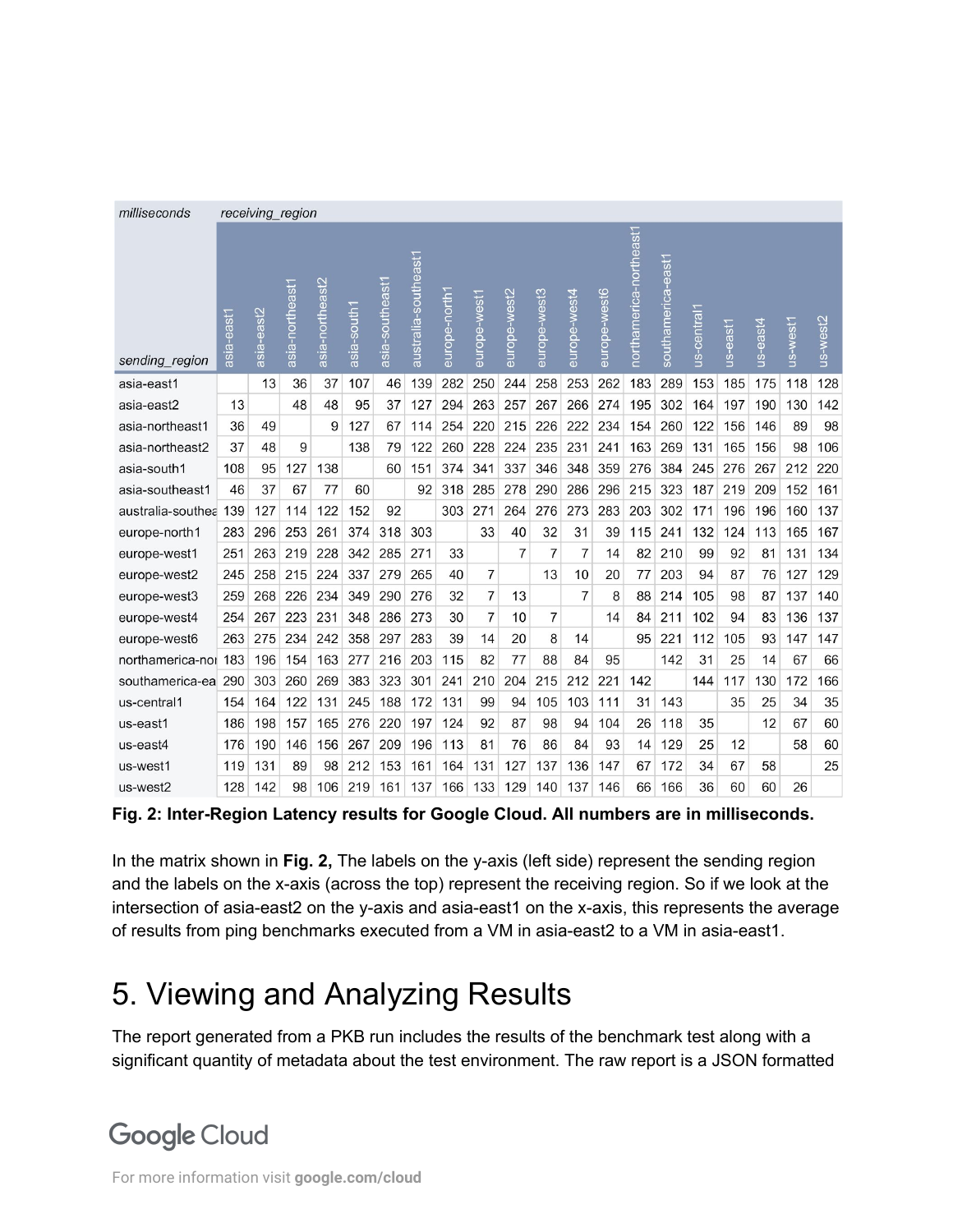dictionary of key:value pairs. The default location for this file is <tmp\_dir>/perfkitbenchmarker/runs/<run\_uri>/perfkitbenchmarker\_results.json



PKB includes a number of publishing targets as well, which can be specified on the command line when the test is launched to store the results in a backend like BigQuery or ElasticSearch automatically. It is then possible to query these runs from a dashboard provider to visualize the data.

#### <span id="page-17-0"></span>5.1 Visualizing Results with BigQuery and Data Studio

To use the BigQuery PKB publisher, first create a BigQuery table in your GCP project (the schema will be created when you first push a sample), and then include the table name and project name in the PKB run flags:

```
./pkb.py --benchmarks=iperf --benchmark_config_file=/path/to/config.yaml
--bigquery_table=<bq.table> --bq_project=<bq.project>
```
The schema for each sample published by a run is described in the table below. Each run can (and usually does) produce multiple samples. In a network test like ping for example, the latency from zone 1 to zone 2 and the latency from zone 2 to zone 1 are recorded in separate samples. Likewise, there are separate samples created when using public and private networks, as well as samples that describe system metadata like lscpu and procmap. All of the samples for a single run share the same run\_uri and can be joined on this field for grouping in queries.

| וחח<br><b>FIE</b><br>ıм<br>I ION<br>мн<br> |
|--------------------------------------------|
|--------------------------------------------|

**Google Cloud**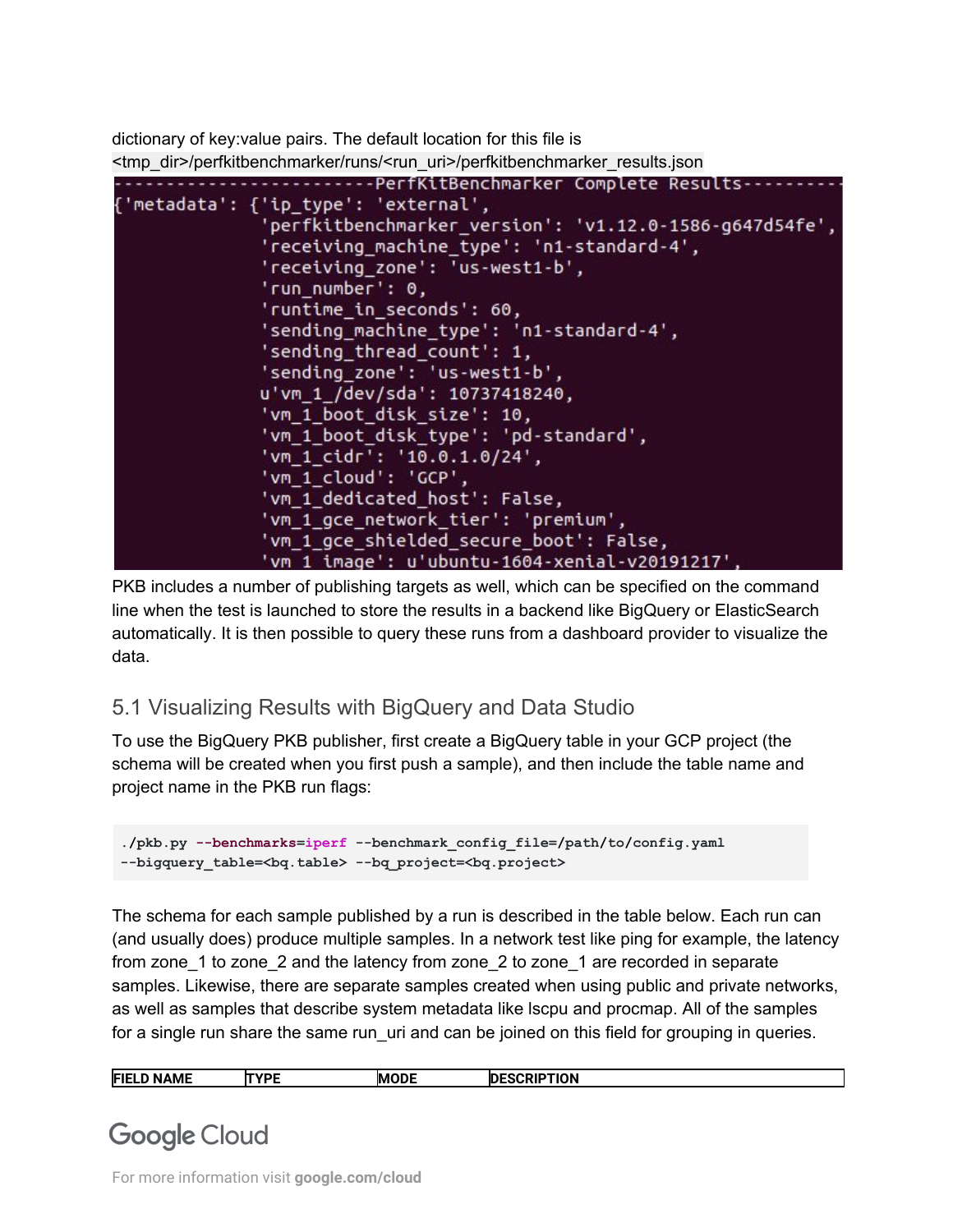| unit         | <b>STRING</b>  | <b>NULLABLE</b> | Unit type of the test/metric. (sec, ms, Mbit/sec, etc)                                                                                                                                               |
|--------------|----------------|-----------------|------------------------------------------------------------------------------------------------------------------------------------------------------------------------------------------------------|
| labels       | <b>STRING</b>  | <b>NULLABLE</b> | Catch all field that stores any information about the<br>benchmark that does in any other field. This will contain<br>a variety of information depending on the specific<br>benchmark and test setup |
| timestamp    | <b>FLOAT</b>   | <b>NULLABLE</b> | Timestamp of benchmark in epoch time                                                                                                                                                                 |
| product_name | <b>STRING</b>  | <b>NULLABLE</b> | Name of the testing tool (this will always be<br>'PerfkitBenchmarker')                                                                                                                               |
| test         | <b>STRING</b>  | <b>NULLABLE</b> | Name of the specific benchmark that is being run (iperf,<br>netperf, ping, etc)                                                                                                                      |
| official     | <b>BOOLEAN</b> | <b>NULLABLE</b> | This will always be false                                                                                                                                                                            |
| metric       | <b>STRING</b>  | <b>NULLABLE</b> | The specific metric that the value and unit type is for.<br>(Avg latency, TCP Throughput, etc). A test can have<br>multiple metrics.                                                                 |
| value        | <b>FLOAT</b>   | <b>NULLABLE</b> | The value of the specific test and metric                                                                                                                                                            |
| owner        | <b>STRING</b>  | <b>NULLABLE</b> | The user who executed PerfKitBenchmarker                                                                                                                                                             |
| run_uri      | STRING         | <b>NULLABLE</b> | A unique value assigned to each test run                                                                                                                                                             |
| sample_uri   | <b>STRING</b>  | <b>NULLABLE</b> | A unique value assigned to each metric in each test run                                                                                                                                              |

Once the table is populated you can query run results directly for reporting. If you are capturing several test types or tests with different parameters in the same table it may be useful to create views for each test used in your reports. The following BigQuery Standard SQL query shows how you can capture specific key:value pairs nested in the labels field and how to work with the time format for use in reporting.

```
SELECT
    value,
    unit,
    metric,
    test,
    TIMESTAMP_MICROS(CAST(timestamp * 1000000 AS int64)) AS thedate,
    REGEXP_EXTRACT(labels, r"\|vm_1_cloud:(.*?)\|") AS vm_1_cloud,
    REGEXP_EXTRACT(labels, r"\|vm_2_cloud:(.*?)\|") AS vm_2_cloud,
    REGEXP_EXTRACT(labels, r"\|sending_zone:(.*?)\|") AS sending_zone,
    REGEXP_EXTRACT(labels, r"\|receiving_zone:(.*?)\|") AS receiving_zone,
    REGEXP_EXTRACT(labels, r"\|sending_zone:(.*?-.*?)-.*?\|") AS sending_region,
    REGEXP_EXTRACT(labels, r"\|receiving_zone:(.*?-.*?)-.*?\|") AS receiving_region,
    REGEXP_EXTRACT(labels, r"\|vm_1_machine_type:(.*?)\|") AS machine_type,
    REGEXP_EXTRACT(labels, r"\|ip_type:(.*?)\|") AS ip_type
FROM <PROJECT>.<dataset>.<table>
```
To create a visualization using Data [Studio](https://datastudio.google.com/), start by adding a connection to the BigQuery table you specified above. If using separate views, you can make each view its own data source.

### **Google Cloud**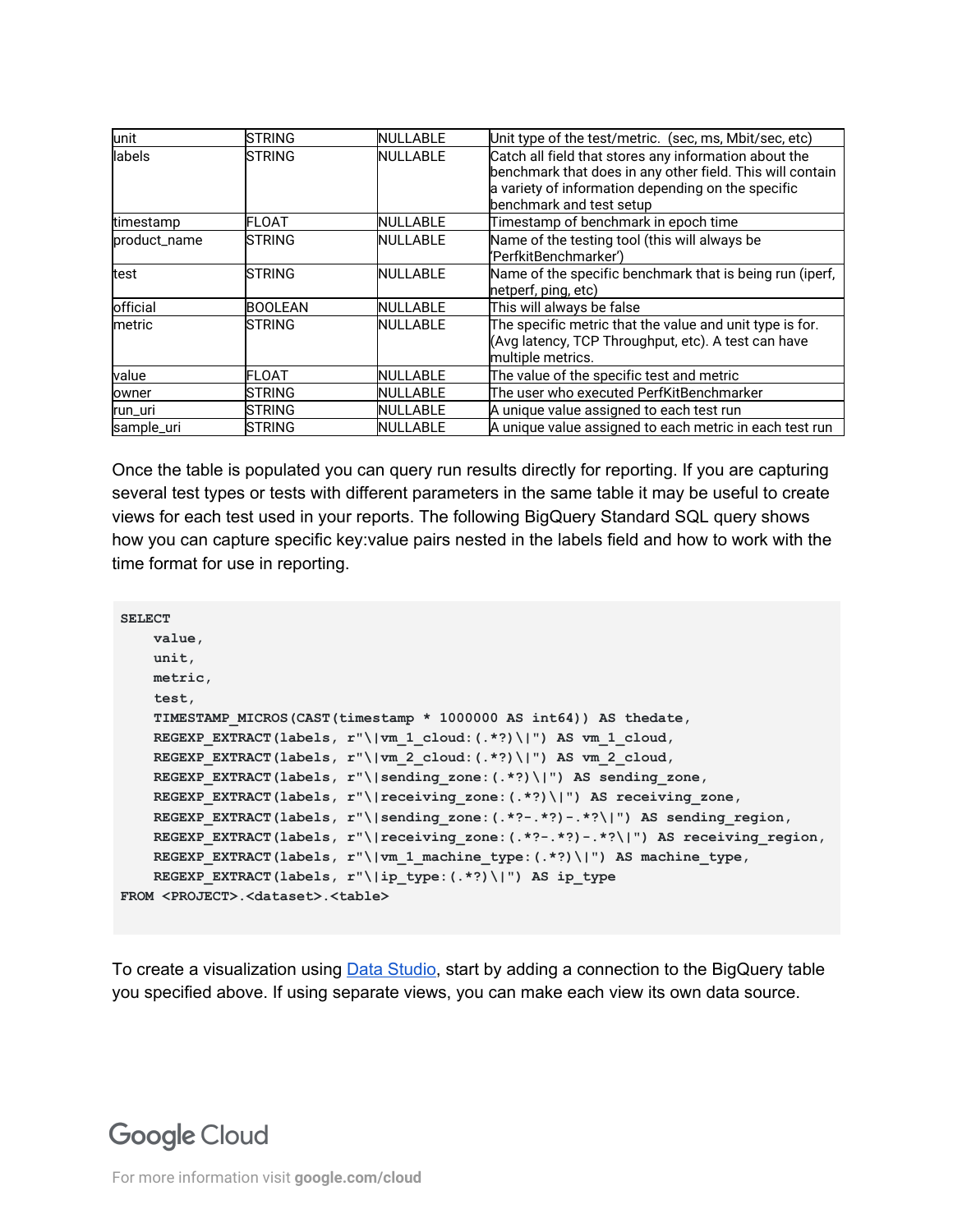

Once Data Studio can see the PKB results table, you can design your charts and visualizations accordingly using the full range of reporting tools available. The example report below shows inter-region ping latency results:



### **Google Cloud**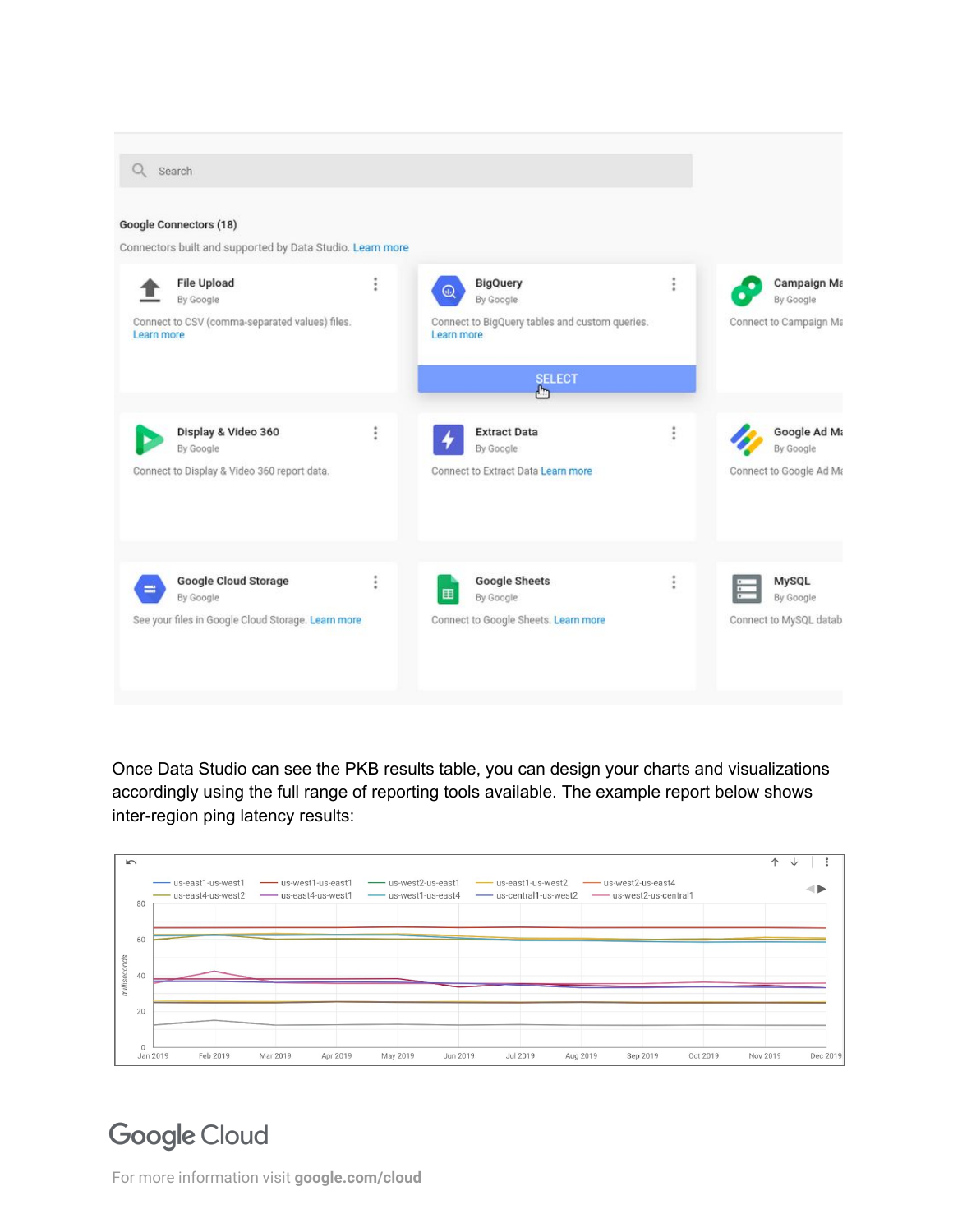#### <span id="page-20-0"></span>**Example PerfKit Benchmarker report in Google Data Studio**

# 6. Summary

Perfkit Benchmarker simplifies cloud network performance testing, allowing you to collect your measurements of interest in an easy and repeatable manner. In this whitepaper we have covered benchmark testing network latency and throughput using familiar tools like iperf, netperf, and ping. The scenarios we described allow you to verify network performance claims within a single cloud, across cloud providers, or from your site to the cloud. For more information about PKB including the other available benchmarks (~100), supported cloud providers (~12), or to reach out to the community, please visit:

<https://github.com/GoogleCloudPlatform/PerfKitBenchmarker>

### **Google Cloud**